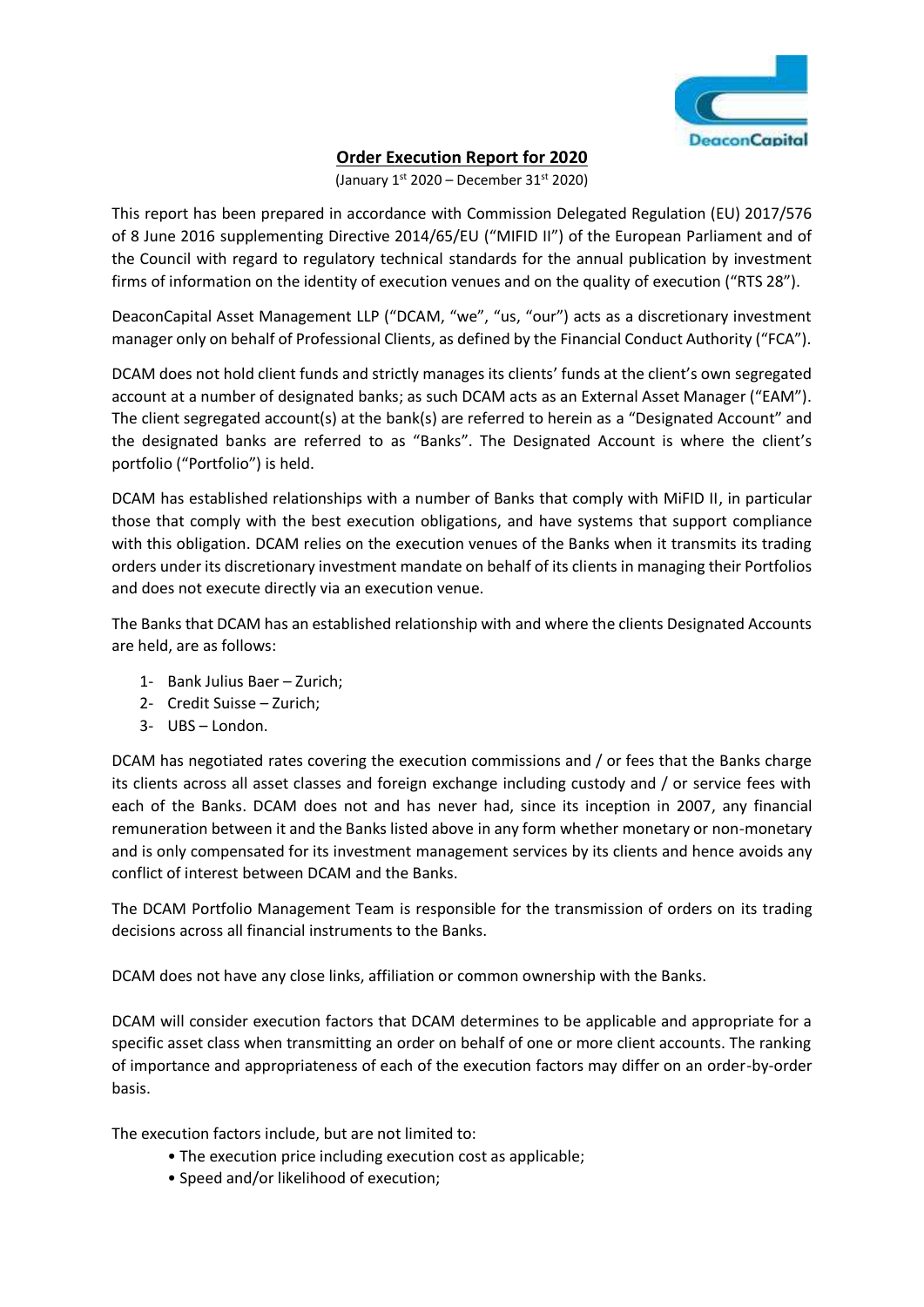- Speed and/or likelihood of settlement;
- The impact on prices displayed in the market;
- The availability of price improvement (to the extent applicable);
- An instruments' characteristics including liquidity
- Any other considerations as applicable for specific orders e.g. technology & trading systems

DCAM will take into account the following criteria for determining the relevance and importance of each execution factor:

- The client
- Current market and liquidity;
- Characteristics of the client order; and
- Availability and access to liquidity sources.

### **Trade Placement (Report under RTS 28/Article 65 (6) of Commission Delegated 2017/565/EU)**

| <b>Class of Instrument</b>                                                 | <b>Equities - Shares and Depositary Receipts</b>                                |                                                                                 |                                  |
|----------------------------------------------------------------------------|---------------------------------------------------------------------------------|---------------------------------------------------------------------------------|----------------------------------|
| Notification if < 1 average trade per<br>business day in the previous year | No.                                                                             |                                                                                 |                                  |
| Top five execution venues ranked in terms<br>of trading volumes            | <b>Proportion of volume</b><br>traded as a percentage of<br>total in that class | <b>Proportion of orders</b><br>executed as percentage<br>of total in that class | Percentage of directed<br>orders |
| Bank Julius Bär & Co. AG<br>(PNWU8O0BLT17BBV61Y18)                         | 70.5%                                                                           | 59.9%                                                                           | 0%                               |
| Credit Suisse AG<br>(ANGGYXNX0JLX3X63JN86)                                 | 27.4%                                                                           | 34.7%                                                                           | 0%                               |
| UBS AG<br>(BFM8T61CT2L1QCEMIK50)                                           | 2.1%                                                                            | 5.3%                                                                            | 0%                               |

*A. Equities – Shares and Depository Receipts (all tick size liquidity bands)*

Highlights:

- Within the Equity asset class, DCAM's investment and trading activity was predominantly in developed market equities within large liquid market capitalisation names;
- In less liquid markets or names where DCAM's order represent a high proportion of the average daily volume (typically measured on a 30 day basis), DCAM considers splitting the order and spreading it over two or more trading sessions and / or instructing the Bank to execute at a limit price, targeting VWAP, limiting volume and / or a combination;
- DCAM monitors the execution pricing per Bank and compares to pricing on Bloomberg;
- **•** DCAM monitors the execution fees by comparing to the agreed negotiated execution pricing in place with each Bank and the total fees that will include any additional market access fees (e.g. any sub-venue that the Bank is using).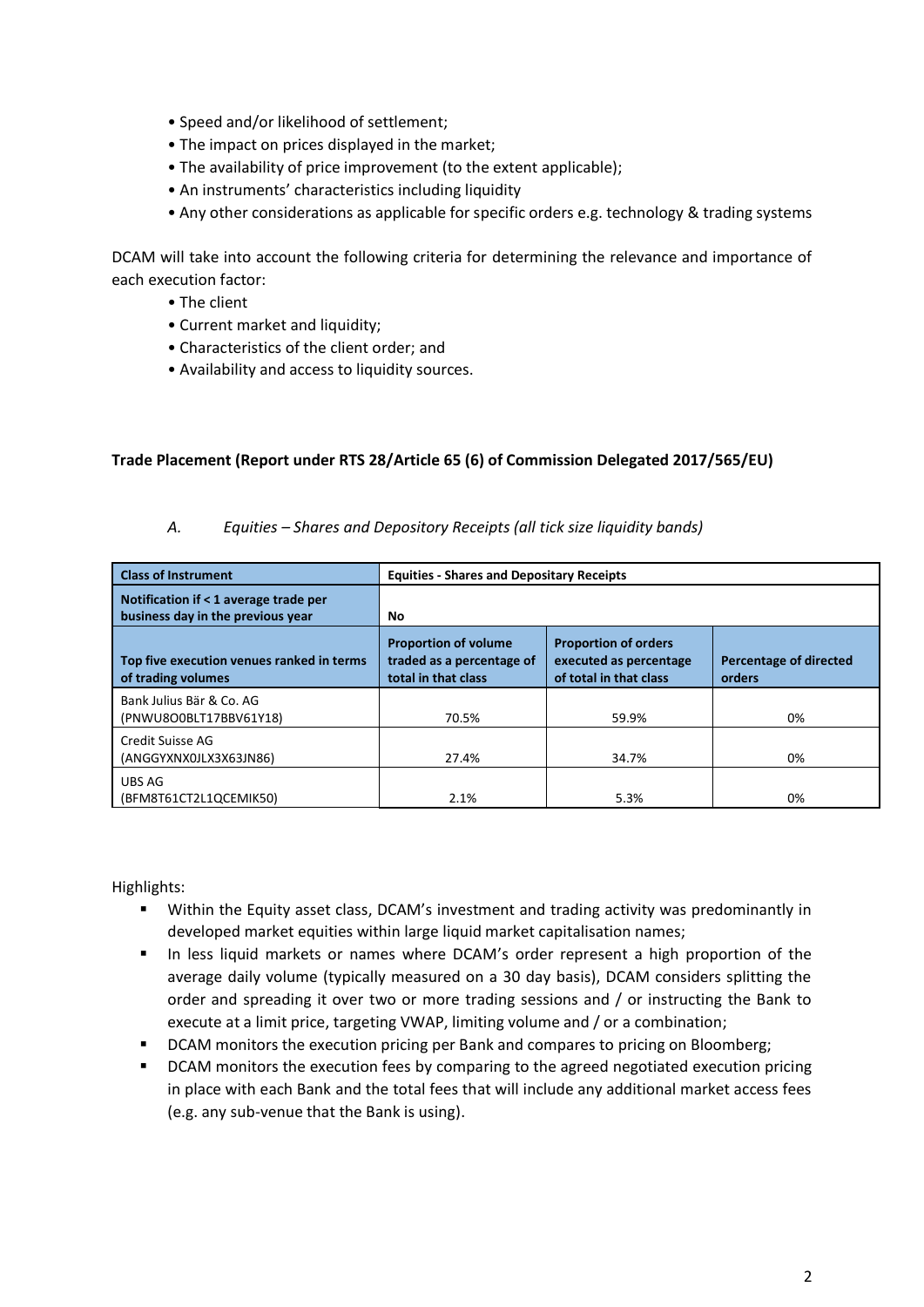#### *B. Debt instruments - Bonds*

|                                                                            | <b>Debt</b>                                                                     |                                                                                 |                                         |
|----------------------------------------------------------------------------|---------------------------------------------------------------------------------|---------------------------------------------------------------------------------|-----------------------------------------|
| <b>Class of Instrument</b>                                                 | <b>Instruments</b>                                                              |                                                                                 |                                         |
| Notification if < 1 average trade per<br>business day in the previous year | No.                                                                             |                                                                                 |                                         |
| Top five execution venues ranked in terms<br>of trading volumes            | <b>Proportion of volume</b><br>traded as a percentage of<br>total in that class | <b>Proportion of orders</b><br>executed as percentage of<br>total in that class | <b>Percentage of directed</b><br>orders |
| Bank Julius Bär & Co. AG<br>(PNWU8O0BLT17BBV61Y18)                         | 71.2%                                                                           | 64.9%                                                                           | 0%                                      |
| Credit Suisse AG<br>(ANGGYXNX0JLX3X63JN86)                                 | 27.2%                                                                           | 31.9%                                                                           | 0%                                      |
| UBS AG<br>(BFM8T61CT2L1QCEMIK50)                                           | 1.6%                                                                            | 3.2%                                                                            | 0%                                      |

Highlights:

- Within the Fixed Income asset class, DCAM's investment and trading activity was predominantly in investment grade to high grade debt whether developed or developing markets (Corporate or Sovereign). Typically in such segments of the global bond market, liquidity levels are high;
- **DCAM's priority consideration was the liquidity of the bond on the day of trade, bid-ask spread** versus historical, and adjusting our limit price and order size as to ensure best execution;
- **DCAM** monitors the execution pricing per Bank and compares to pricing on Bloomberg;
- **•** DCAM monitors the execution fees by comparing to the agreed negotiated execution pricing mark-up / down, in place with each Bank.

### *C. Collective Investment Schemes*

| <b>Class of Instrument</b>                                                 | <b>Other Instruments - Collective Investment Schemes</b>                        |                                                                                 |                                                |
|----------------------------------------------------------------------------|---------------------------------------------------------------------------------|---------------------------------------------------------------------------------|------------------------------------------------|
| Notification if < 1 average trade per<br>business day in the previous year | No                                                                              |                                                                                 |                                                |
| Top five execution venues ranked in terms<br>of trading volumes            | <b>Proportion of volume</b><br>traded as a percentage of<br>total in that class | <b>Proportion of orders</b><br>executed as percentage of<br>total in that class | <b>Percentage of directed</b><br><b>orders</b> |
| Bank Julius Bär & Co. AG<br>(PNWU8O0BLT17BBV61Y18)                         | 67.2%                                                                           | 59.3%                                                                           | 0%                                             |
| Credit Suisse AG<br>(ANGGYXNX0JLX3X63JN86)                                 | 28.2%                                                                           | 33.7%                                                                           | 0%                                             |
| UBS AG<br>(BFM8T61CT2L1QCEMIK50)                                           | 0.4%                                                                            | 0.3%                                                                            | 0%                                             |

Highlights:

 Collective Investment Schemes (CIS), covers open ended mutual funds and / or exchange traded funds ("ETFs"). CIS holdings represented an average of 10.7% of the assets under management across all asset classes and investment mandates as at 31 December 2020;